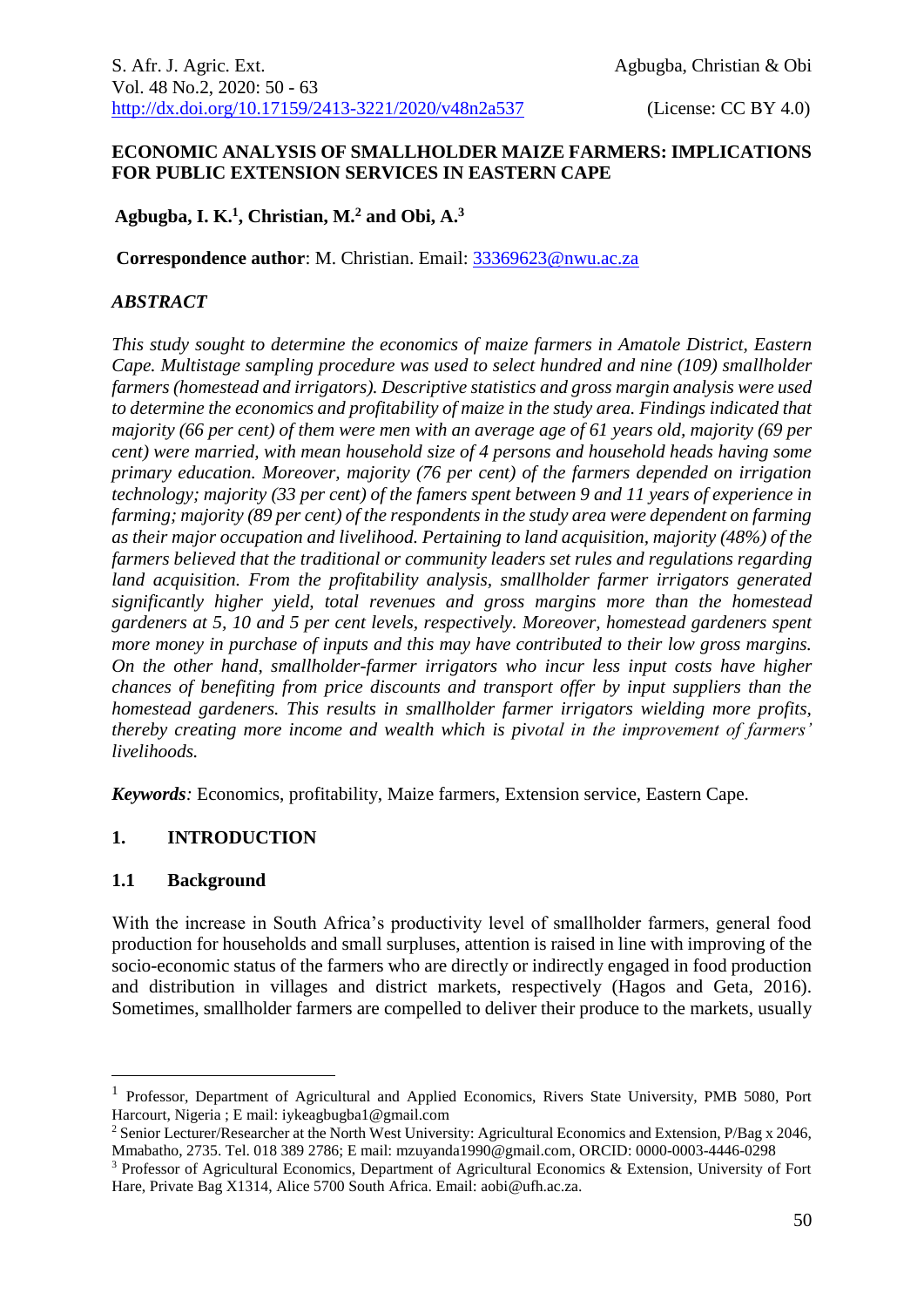through imposition of a quota to be supplied to a state agency, since their contribution and significant role to the economy is becoming significant (*Madzivhandila et al.* 2016).

The exceptional role played by smallholder farmers in developing Africa's agriculture, brings about high economic interest and indeed raises additional incomes at the farm or famer level, all things remaining equal (Ezihe *et al.* 2017). According to Sinyolo *et al.* (2014), smallholder agriculture and rural development play a significant role in reducing poverty and unemployment. In order words, enhancing the farmers' roles led to the government adopting a variety of initiatives in developing smallholder agriculture. This involved placing extension officers in the wards for onward implementation of government programmes, land reform programmes thereby forming new water rights legislation (Offiah, 2015; AgriSA, 2017).

At this point, it has become pertinent to define agriculture in the South African context. Agriculture, according to Von Loeper *et al.* (2016) comprises of two (2) farmer-categories which are the subsistent farmers in the former homeland areas and the large-scale commercial (mainly white) farmers. However, this is in contrast with the situation in many other countries of the world, where one would find a whole range of farm sizes, ranging from the very small or subsistence farmer to the very large farmer/agribusinesses (Ibeawuchi *et al.* 2015). There is therefore, a strong consensus that agriculture offers a huge investment opportunity and is essential for development across the South African region (Department for International Development, 2015; Alliance for a Green Revolution in Africa, 2017).

According to Wiggins and Keats (2013), subsistent or smallholder farmers who commercialize their production and marketing activities may be the central vehicle to agricultural development and could be seen as the vital tool for economy wide growth and development in South Africa. Hardaker (2015) from his studies on the structural transformation of agriculture made a similar observation that smallholder agricultural enterprise is the only way to agricultural development. According to South African Government (2015) maize is described as the most dominant crop grown, marketed and consumed in South Africa. Researches have shown that South Africa's role in the exportation of maize in relation to other countries of Africa is paramount and with its importance not over emphasized (Beinart, 2018).

According to DAFF (2018), the total production level of maize was generally erratic between 2005 and 2009, with more stable levels between 2002 and 2004. In 2007, South Africa moved from being a net importer of maize to assuming a net exporter-role in 2009. The maize industry is becoming increasingly important and thus, currently an important earner of foreign exchange through the export of maize and maize products (Macauley, 2015). Maize is the largest locally produced field crop, and the most important source of carbohydrates in the southern African region (AgriSA 2017). It is pertinent to note that amongst the areas devoted to farmlands for crop agriculture in South Africa, the farming area or land where maize crop was planted ranked the highest, followed by wheat and, to a lesser extent, sugarcane and sunflowers (SACCG, 201**7**).

According to DAFF (2018) more than 9,000 commercial maize producers are responsible for the major part of the South African crop, while the rest is produced by thousands of smallholder farmers. Since maize is the dominant staple crop in South Africa, it could have substantial positive impacts on the livelihoods and food security of smallholder farmers (Zuma *et al.* 2018). Moreover, apart from being the most important grain crop in South Africa, it is produced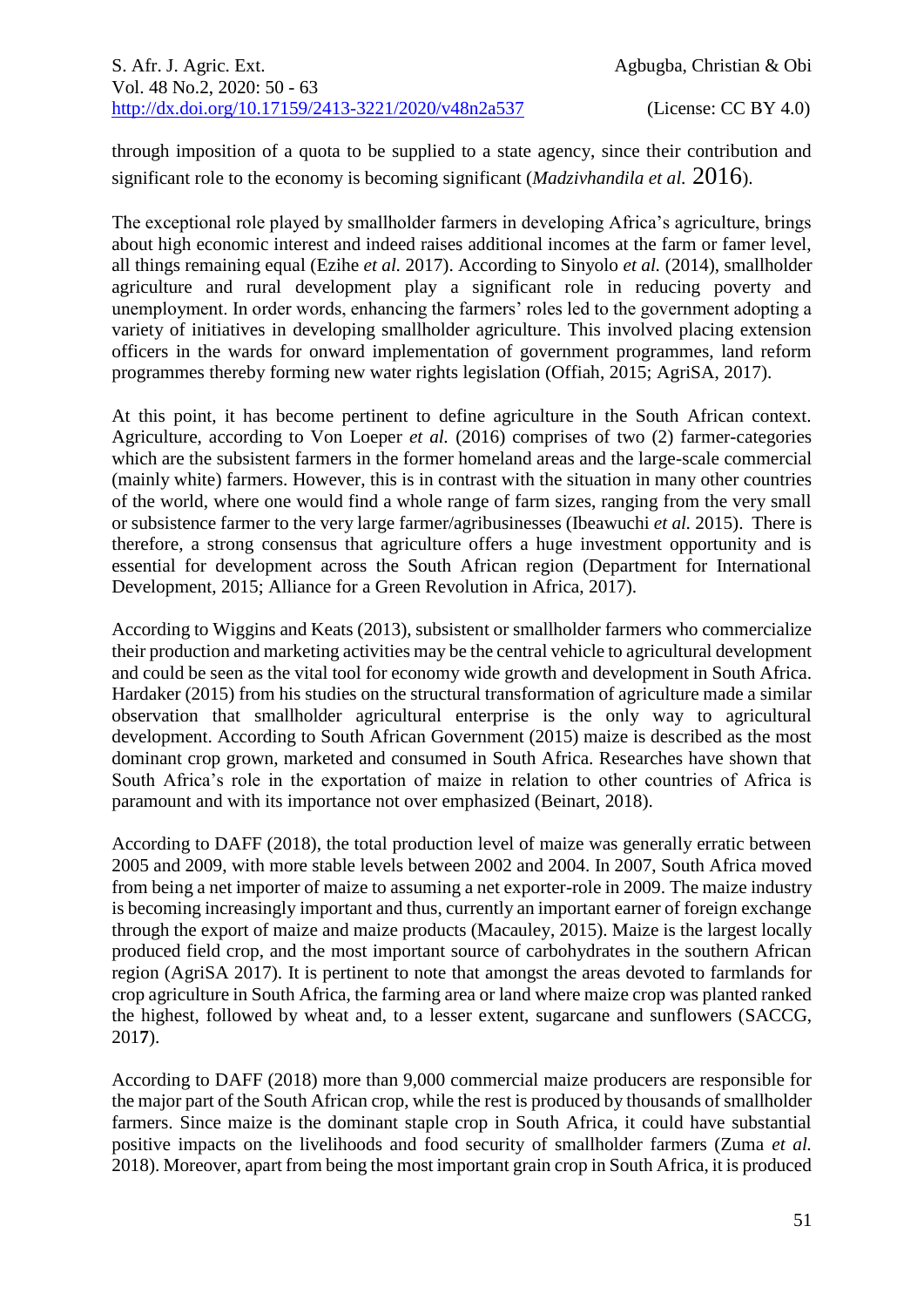throughout the country under diverse environments (Beinart*,* 2018). It is described as a cereal crop from the family *Graminea* and botanical name, *Zea mays* L (Macauley, 2015). Research shows that amongst the major cereals grown in South Africa, Maize is the highest in its nutritional water productivity in energy with 3 856 kcal/ $m<sup>3</sup>$  and 16 195 KJ/ $m<sup>3</sup>$  and in protein with 77g/m<sup>3</sup>(Zuma *et al.,* 2018).

For instance, in the Eastern Cape (EC) province of South Africa, maize is the most important summer crop in the smallholder farming areas (Muzangwa, 2017). Its productivity is very low with average yields of less than 1 tonne ha<sup>-1</sup>. Low and variable rainfall is a major limiting factor to maize production. The soils in the EC are also inherently infertile, shallow and are prone to crusting (Hemming, 2016). However, improved open pollinated varieties (OPVs) from CIMMYT are under evaluation in the EC. Preliminary research results have shown that these varieties perform better compared with some local checks. However, their response to the different plant populations and nitrogen fertilizer rates has not been ascertained under the variable agro-ecological conditions of the EC (Sibanda *et al.* 2016). As a matter of fact, it is sufficiently critical to improve maize productivity level for smallholder farmers as this will in turn determine the level of profits they will wield.

On the other hand, one of the most challenging socio-economic problems currently facing smallholder maize farming in South Africa is their inability in establishing viable rural livelihoods (Von Loeper *et al.,* 2016). There is indeed ample international evidence that smallholder maize farming has great potentials in generating employment and income opportunities for the rural farmers. More so, it is argued that smallholder maize farmers are potentially competent in certain activities with pro-active policy support from government (Singh *et al.,* 2016). However, these opportunities could be developed into "viable niches" for future smallholder maize famers. The challenge with maize farming in South Africa is to remove the structural constraints such as that inhibit the growth of a vibrant commercial smallholder sector (DAFF, 2018). Such problems include lack of market, poor storage and poor packaging of the produce and product for market sales, and could lead to high economic losses which could invariably affect the profitability, as well as the livelihood status of the farmers.

# **1.2 Objectives of the Study**

The general objective of the study is to examine the economic analysis of smallholder maize farmers in Eastern Cape Province of South Africa. Specifically, the study endeavoured to analyse the socio-economic features of the smallholder maize farmers; analysed their profitability status in line with their costs and returns implication, as well as comparing the smallholder irrigators and homestead gardeners in the study area.

## **2. CONCEPTUAL AND THEORETICAL FRAMEWORK**

The framework represents how different factors inter-relate to influence maize productivity, profitability ultimately the welfare of maize farmers. The policy environment is characterized by the existing political and economic factors in the country which have an influence on the farming system. Production factors such as seeds, fertilizers, land size and pesticides are essential for maize production. Therefore, the availability and distribution of these inputs may be influenced by the policy framework in place, which in turn determines the extent of maize profitability.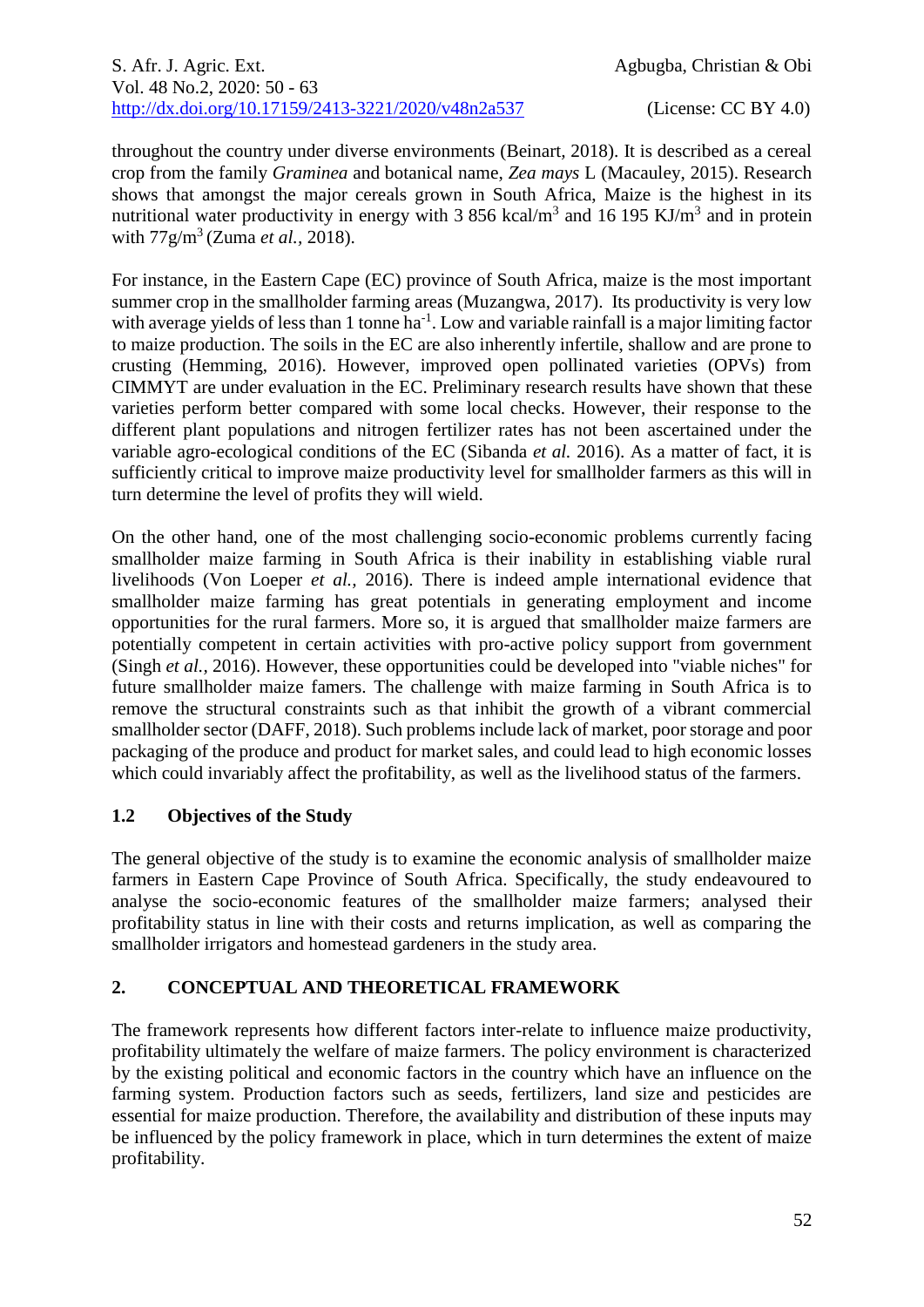Maize productivity on the other hand is also affected by the farm profit efficiency. This is supported by the notion that for a production process to be effective, the manner in which available farm resources are utilized is crucial. But the farms profit efficiency is also influenced by institutional and socio-economic characteristics of a farmer. Institutional factors include access to the market, group membership, credit access and access to extension services. Socioeconomic characteristic such as age is assumed to have a negative influence on profitability. This is because, older farmers tend to be risk averse and as such they tend to be late adopters of technology.

# **3. METHODOLOGY**

## **3.1 Description of the study area**

The study was conducted in Eastern Cape Province (ECP) of South Africa. The ECP is one of the nine provinces of South Africa, bordering with the provinces of the Western Cape, the Free State, KwaZulu-Natal and Lesotho in the north (Eastern Cape Department of Rural Development and Agrarian Reform 2011). The area is made up of thirty-nine (39) municipalities of which thirty-seven (37) and two (2) are categorized as local and metropolitan municipalities, respectively. The area is referred to as the traditional home of the *Xhosa* tribal group of South Africa. The vast interior of the Province ranges from the dry Karoo in the west to the rolling hills and cascading rivers of the Transkei in the East. It is made up of two regions: The Western and the Eastern regions. The area lies within latitudes and longitudes  $32^{0}00$  South and  $26^000'$ East (Map of the World 2014). The ECP has a land area covering approximately 169, 580 square kilometres, which is about13.9 per cent of the South African total area (Brand South Africa 2017). Out of the 51, 770, 560 persons which make up South Africa's total population, the area is estimated to have 6,562,053 persons (AgriSA, 2017). In order words, the population of people living in the rural area accounted for 60 per cent of the total population. The demographic features of ECP is characterized by high level of illiteracy, high level of poverty, high unemployment rate, poor infrastructural facilities and lack of other basic amenities. According to SACCG (2017), the contribution of agriculture to the GDP of the area has been on the decline. Due to the nature of the study, some purposive and random sampling techniques were adopted for the study. Information regarding the operational status of the irrigation schemes in the ECP of South Africa was accessed through stakeholder meetings with the officials of the Department of Rural Development and Agrarian Reform (DRDAR), and officials at the Municipal offices, as well as the community members. Based on the information gathered, the two smallholder irrigation schemes and the surrounding communities were identified. Out of the thirty-seven (37) municipalities that make up the ECP of South Africa, two (2) municipalities namely: Qamata and Tyefu irrigation schemes were purposively chosen because they are considered the largest small-scale irrigation schemes in the Transkei and Ciskei homelands, respectively. A research team involved in data collection who sought support from extension officers and were assisted by community authorities. A random selection technique was adopted in selecting thirty (30) homestead maize gardeners and forty (40) smallholder maize irrigators in Qamata area, while four (4) homestead maize gardeners and thirty-five (35) smallholder maize irrigators in Tyefu area, respectively. This resulted in a total of 70 farmers being interviewed in Qamata and 39 farmers in Tyefu irrigation schemes, respectively. In all, an overall sample size of 109 smallholder maize farmers was selected for the study.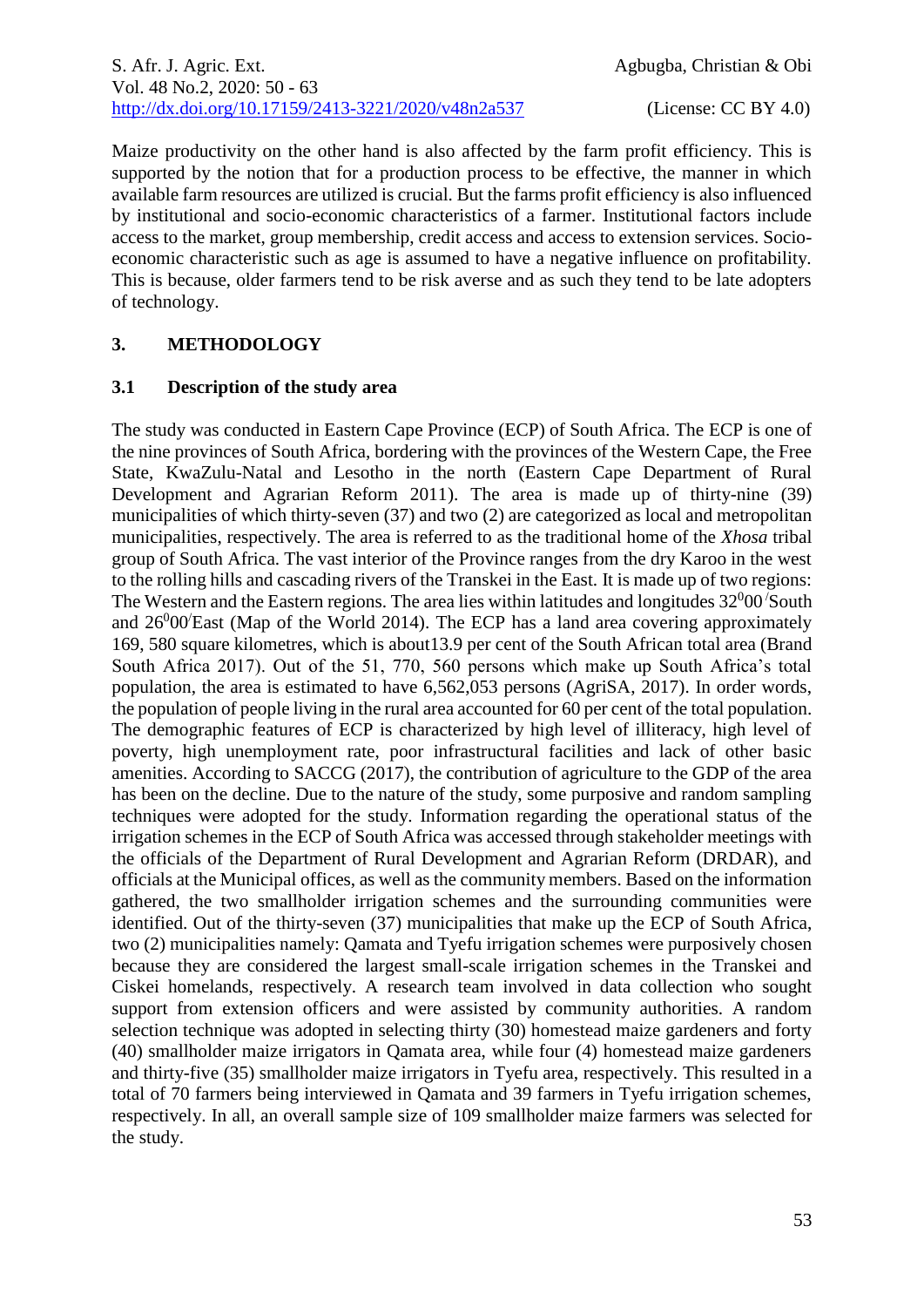## **3.2 Analytical Techniques**

#### **3.2.1 Demographic and socio-economic characteristics**

Descriptive statistics such as frequencies and percentages were used to describe the socioeconomic features of the smallholder maize farmers in the study area.

#### **3.2.2 Gross margin analysis**

Gross margin serves as the unit of analysis in determining the profitability of smallholder maize enterprises in line with their costs and returns implication, as well as comparing them in line with their smallholder irrigators and homestead maize gardeners. Gross margins are generally quoted per unit of the most limiting resource. For this study, gross margin is simply an estimate or a budget of the income and costs associated with the smallholder maize enterprise. Gross margin analysis (GMA) was used to determine the class of smallholder maize farmers (irrigators or gardeners) are more profitable and is expressed in Rands/ha. A gross margin is calculated using the following formula:

 $GM = TR - TPC$  (1) Where, GM is gross margin in Rands per hectare for the smallholder maize enterprise; TR is total revenue in Rands per hectare; TPC is the total production cost in Rands per hectare.

# **4. RESULTS AND DISCUSSION**

#### **4.1 Socio-economic Features of Smallholder Maize Farmers**

The socio-economic features of the respondents in this study included gender, age, marital status, household size, level of education, distribution of farmers according to irrigation scheme, occupation and number of years spent in smallholder maize enterprise.

## **4.1.1 Gender Distribution of the Household Head**

Gender is said to determine to a great extent farmers' involvement in irrigation practices which they engage in. This is because such agribusiness practices are gender specific. This is the reason why data was collected on gender of the units interviewed and presented in Table 1.

| Table 1. Distribution of the respondents according to genuer |           |            |                      |            |  |  |
|--------------------------------------------------------------|-----------|------------|----------------------|------------|--|--|
| Sex                                                          | Frequency | Percentage | <b>Valid Percent</b> | Cumulative |  |  |
| Male                                                         |           | 66.1       | 66.1                 | 66.1       |  |  |
| Female                                                       |           | 33.9       | 33.9                 | 100.0      |  |  |
| Total                                                        | 09        |            | 0.00                 | .66.1      |  |  |

#### **Table 1: Distribution of the respondents according to gender**

**Source***:* Field Survey Data, 2014.

Table 1 shows the relationships between the genders. From the table, it could be deduced that there are more male compare with female with the 72% out of the totality of the sample being men, 37% is for female of part of the total number interviewed. This agrees with the study of Kodua-Agyekum (2009) that more dry agricultural lands were allocated to males as a result of their bias of their African rules and norms.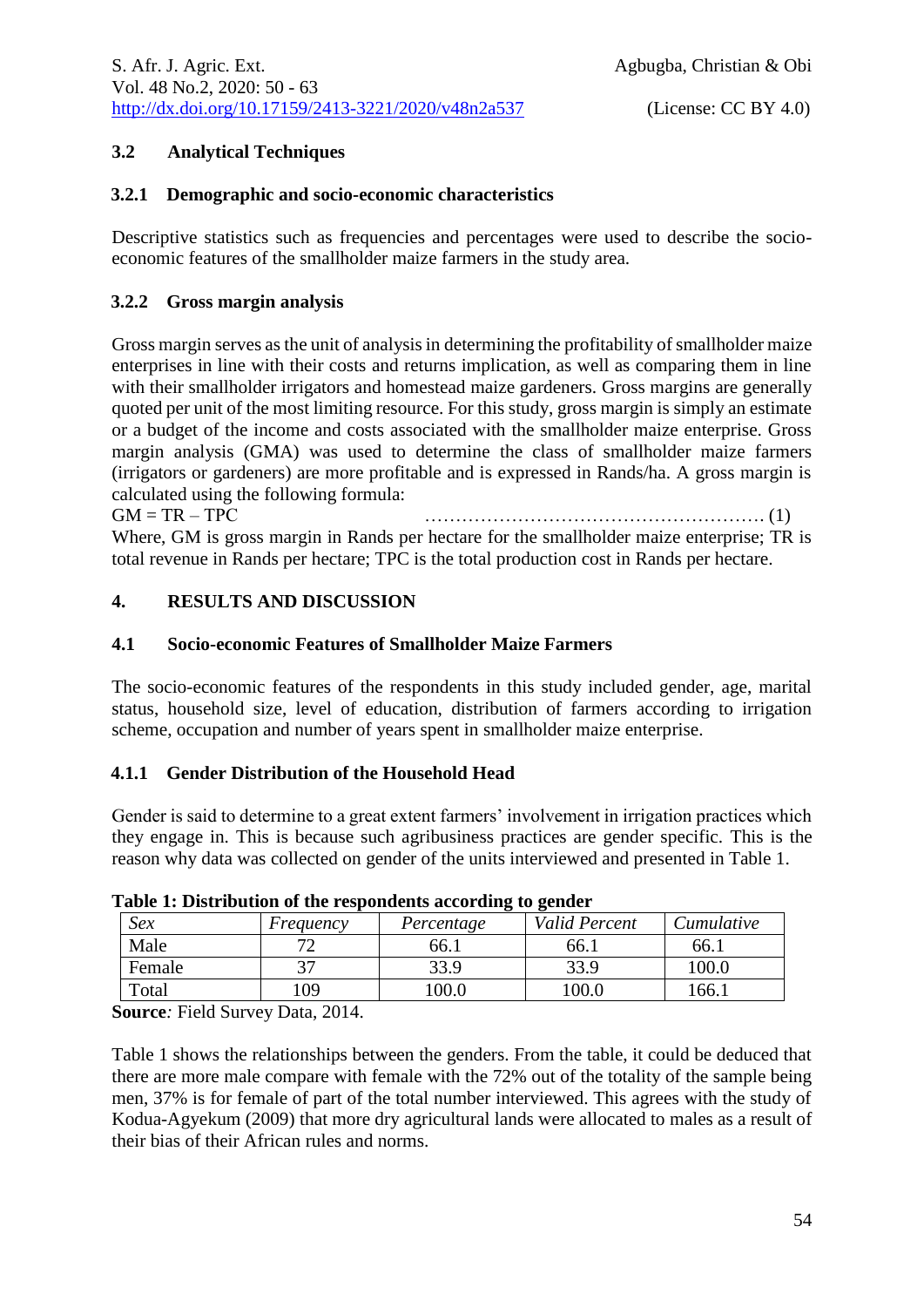## **4.1.2 Age Distribution of the Household Heads**

Age is an important factor in diverse agricultural enterprises, and most socio-economic studies have shown that age is inversely related to performance (Agbugba, Nweze, Achike and Obi, 2013). In due course, data was collected on the age distribution of the farmers interviewed. Therefore, the results were presented in Table 2.

| able 2. Distribution of the respondents according to age |                |            |               |            |  |  |
|----------------------------------------------------------|----------------|------------|---------------|------------|--|--|
| Age                                                      | Frequency      | Percentage | Valid Percent | Cumulative |  |  |
| $35-40$                                                  | 18             | 16.51      | 16.51         | 16.51      |  |  |
| $41 - 45$                                                | 9              | 8.26       | 8.26          | 24.77      |  |  |
| $46 - 50$                                                | 14             | 12.85      | 12.85         | 37.62      |  |  |
| $51 - 55$                                                | 22             | 20.18      | 20.18         | 57.8       |  |  |
| 56-60                                                    | 9              | 8.26       | 8.26          | 66.06      |  |  |
| $61-65$                                                  | 35             | 32.11      | 32.11         | 98.17      |  |  |
| 66-70                                                    | $\overline{2}$ | 1.83       | 1.83          | 100.0      |  |  |
| Total                                                    | 109            | 100.0      | 100.0         |            |  |  |

**Table 2: Distribution of the respondents according to age**

**Source***:* Field Survey Data, 2014

Results from Table 2 shows that the average age of the household head among smallholder irrigator and homestead food gardeners is about 61 years, this implies that both the irrigation schemes at Qamata and Tyefu might be operating under less productive status due to their age which is considered to be weak compared to youthful age which seems to be more productive (Ogundele and Okoruwa, 2006). Most of the youth in the area may not be interested in farming work thus, left the area in search of more paying employment (Obi and Pote, 2012) for a white collared job, thereby creating a gap.

## **4.1.3 Marital Status Distribution of the Household Heads**

Marital status is a crucial factor in the farming profession. A high proportion of married respondents suggest an additional supply of labour from the family (Ezihe, Agbugba and Iornum, 2014). In view of this study, data was collected on the marital status of smallholder maize farmers, and Table 2 presented the results.

| TWOTO OF D'ASULAS WOLF OF VALUE OUR SHURDING WOOST WAILER OF AANGERING SOMOONS |           |         |               |                    |  |  |
|--------------------------------------------------------------------------------|-----------|---------|---------------|--------------------|--|--|
| <b>Marital Status</b>                                                          | Frequency | Percent | Valid Percent | Cumulative Percent |  |  |
| Married                                                                        |           | 68.81   | 68.81         | 68.81              |  |  |
| Single                                                                         |           | 4.58    | 4.58          | 73.39              |  |  |
| Divorced                                                                       | 14        | 6.42    | 6.42          | 79.81              |  |  |
| Widow                                                                          | 19        | 17.44   | 17.44         | 97.25              |  |  |
| Widower                                                                        |           | 2.75    | 2.75          | 100.0              |  |  |
| Total                                                                          | 109       | 100.0   | 100.0         |                    |  |  |

**Table 3: Distribution of the respondents according to marital status**

**Source**: Field Survey Data, 2014

From Table 3, the marital status of farmers is an important element in farming enterprise. Therefore, its importance is prominent as farming households takes its advantage of large families in providing family labour. The results indicated that majority (69%) of the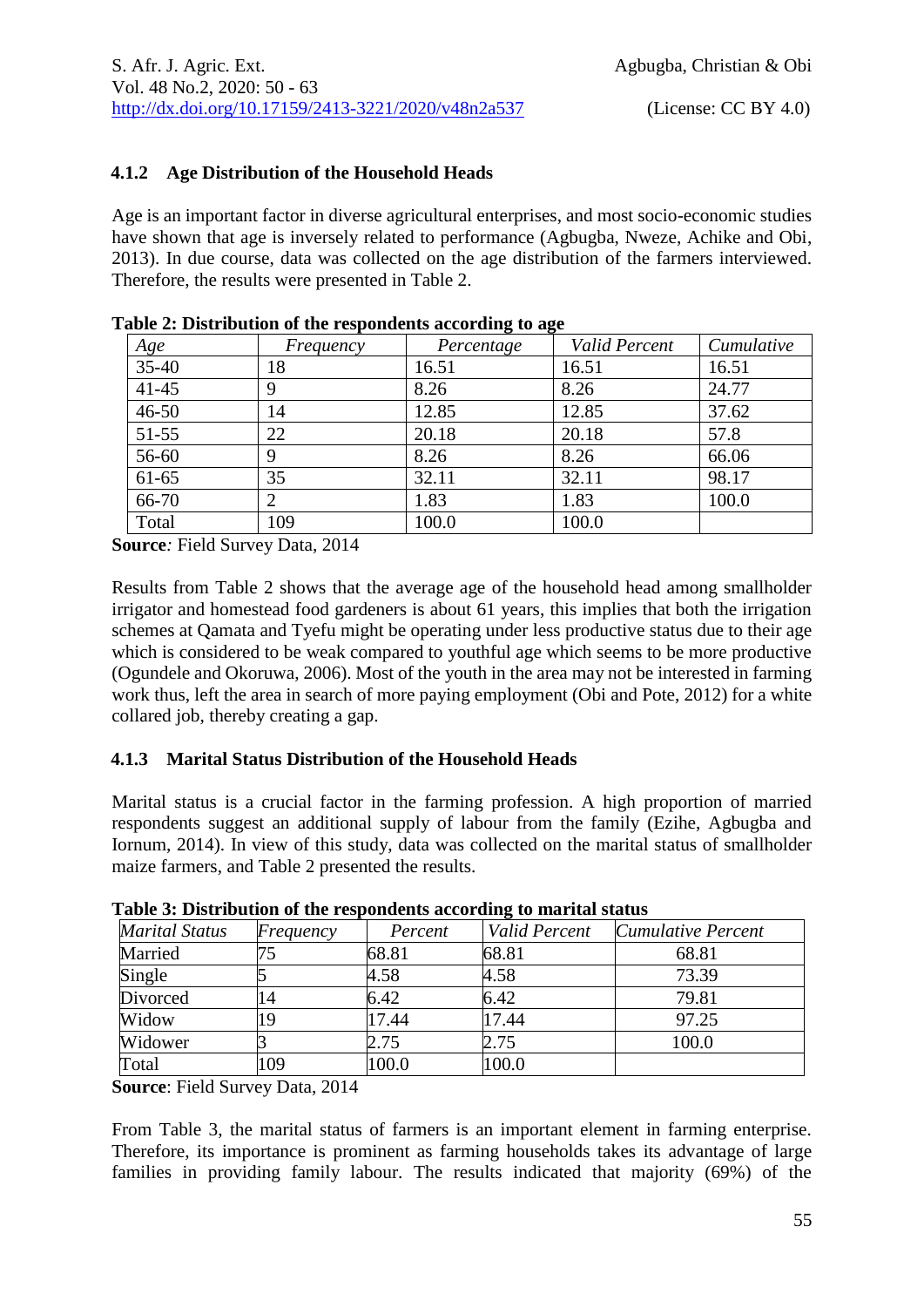respondents are married, 6% divorced, 5% are single while the rest (20%) of the respondents are widowed.

## **4.1.4 Household Size Distribution of the Farmers**

Household size has a very important bearing with business and income (Enete and Agbugba, 2008). This was the reason why data was collected on household size. The results of the distribution of the farmers according to their household sizes are presented in Table 4.

| Household Size | Frequency | ້<br>Percentage | Cumulative |
|----------------|-----------|-----------------|------------|
|                | 60        | 55.05           | 55.05      |
| 5-6            | 36        | 33.03           | 88.08      |
| $7-9$          |           | 10.09           | 98.17      |
| 10-Above       |           | .83             | 100        |
| <b>Total</b>   | 109       | 100             |            |

**Table 4: Distribution of the respondents according to household size**

**Source***:* Field Survey Data, 2014

Similarly, Table 4 indicated that the household sizes of the respondents engaged family members in farming. However, in this case, a family with 4 members has the highest frequency distribution (55%). Households with 5-6 persons have 33% of the total respondents, while 2% of the population has family size greater than 10 persons. In essence, the use of family labour helped reduce the cost that would have been spent on hired labour.

The implication of this is that more cost will be incurred due to more hired labour employed to supplement the family labour (Ezihe *et al.,* 2014).

#### **4.1.5 Distribution of Maize Farmers according to their Educational Level**

Education is a vital force to reckon with in effective farming household performance and could inform on how best a new technology is adopted. Data was collected from the maize farmers interviewed on their level of education and the results presented in Table 5.

| <b>Educational Level</b> | Frequency | Percent | Valid Percent | Cum. Percent |
|--------------------------|-----------|---------|---------------|--------------|
| No education             |           | 47.71   | 47.71         | 47.71        |
| Primary education        | 32        | 29.36   | 29.36         | 77.07        |
| Secondary education      | 23        | 21.10   | 21.10         | 98.17        |
| Tertiary education       |           | 1.83    | 1.83          | 100.0        |
| Total                    | 109       | 100.0   | 100.0         |              |

**Table 5: Distribution of the respondents according to level of educational**

**Source***:* Field Survey Data, 2014.

Table 4 which indicates the educational status of the maize farmers interviewed showed that 47% of the total respondent has no form of formal education. However, the majority (29.0%) of the household heads have one form of formal education, and this indicates a meaningful farmers' output in the study area.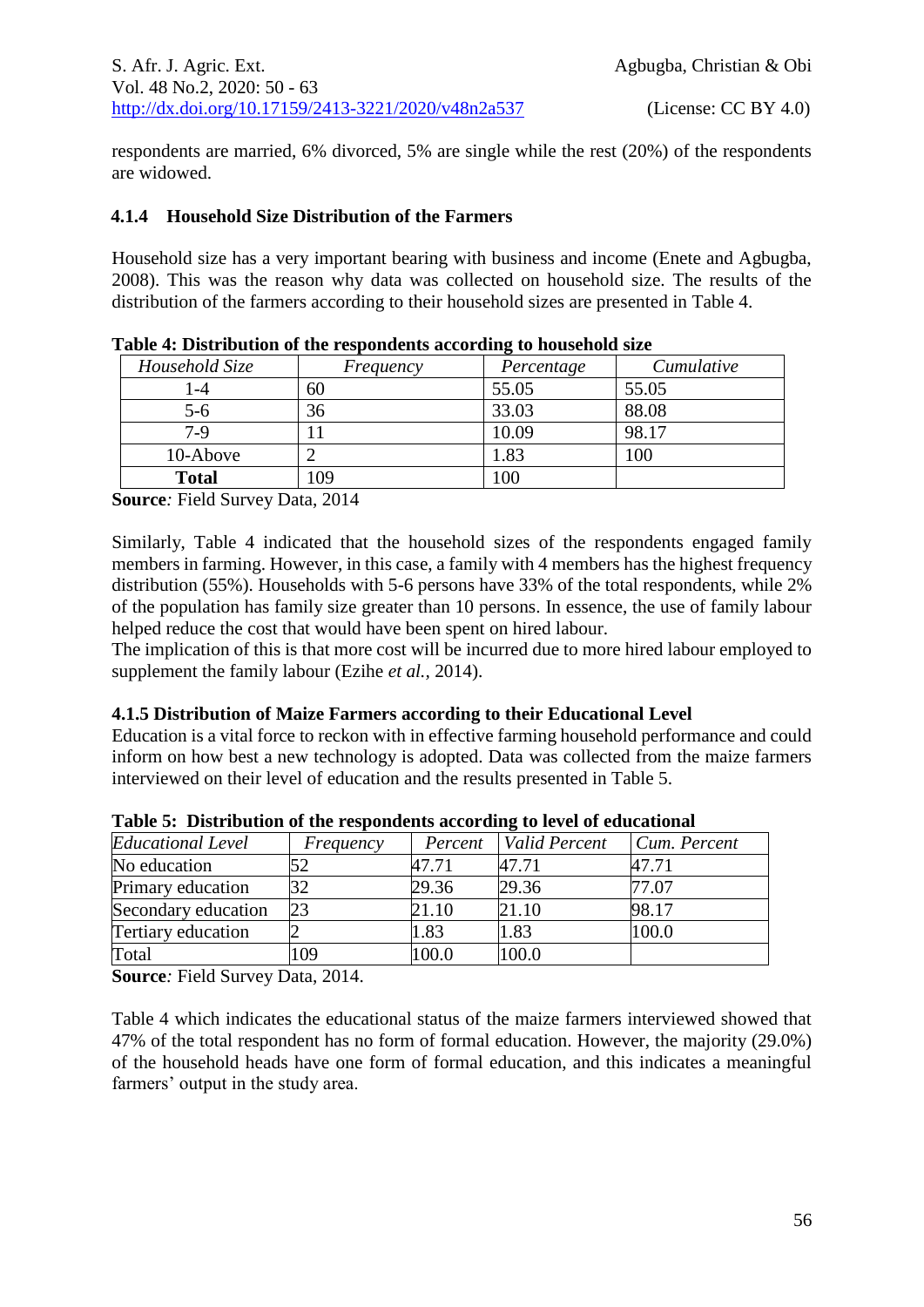## **4.1.5 Distribution of Farmers' Categories based on their Irrigation Schemes**

The use of irrigation is a reflection of the role or impact which the education element plays in technology adoption (Cremades, Wang and Morris, 2014). This is the reason why data on the categories of irrigation used by maize farmers were collected. Results of this distribution are seen in Table 6.

| Tuble of Distribution of respondence according to the hill and schemes |           |         |         |            |  |  |
|------------------------------------------------------------------------|-----------|---------|---------|------------|--|--|
| Categories of Farmers                                                  | Frequency | Percent | Valid   | Cumulative |  |  |
|                                                                        |           |         | Percent | Percent    |  |  |
| Farmers with irrigation scheme 83                                      |           | 76.15   | 76.15   | 76.15      |  |  |
| Homestead gardeners                                                    |           | 23.85   | 23.85   | 100.0      |  |  |
| Total                                                                  | 09        | 100.0   | 100.0   |            |  |  |

| Table 6: Distribution of respondents according to the irrigation schemes |  |  |  |  |
|--------------------------------------------------------------------------|--|--|--|--|
|--------------------------------------------------------------------------|--|--|--|--|

**Source***:* Field Survey Data, 2014

Table 6, indicates the farmer category interviewed, and observed that more farmers who are smallholder irrigators supersede the homestead food gardeners; this is so because the irrigation scheme is available thereby showing a functional irrigation scheme in the study area. Agricultural practices which embrace user-friendly technology gets better productivity. However, irrigation has been a long year breakthrough for agriculture as the respondents in the study area embraced the maize irrigation technology with 76%, while 24% of the remaining farmer practices homestead maize gardening.

#### **4.1.6 Distribution of Respondents based on the Number of Years Spent in Maize Farming**

Number of years which is an important determinant in efficient farming practice is synonymous to farming experience (Fan, 2009). Based on this, data was collected on the number of years the farmers spent in maize farming, and the results presented in Table 7.

|         | Table 7: Distribution of the respondents according to the number of years spent in maize |  |
|---------|------------------------------------------------------------------------------------------|--|
| farming |                                                                                          |  |

| Number of years | Frequency | Percentage | Cum. Percentage |
|-----------------|-----------|------------|-----------------|
| $1 - 2$         |           | 18.5       | 18.5            |
| $3 - 5$         |           | 13.5       | 32.0            |
| $6 - 8$         | 19        | 21         | 53.0            |
| $9-11$          | 46        | 33         | 86              |
| 11-Above        | 16        | 14.0       | 100             |
| Total           | 109       | 100        |                 |

**Source***:* Field Survey Data, 2014

Table 7 indicated that the number of years spent in maize farming is an important factor as it relates to the farmers' experience, and will in turn reflect the effectiveness of an agro- enterprise in order to yield a reasonable output. The result further revealed that majority (33%) of maize farmers spent between 9 and 11 years in the farming, thereby implying that most of the maize farmers are homestead food gardeners and smallholders.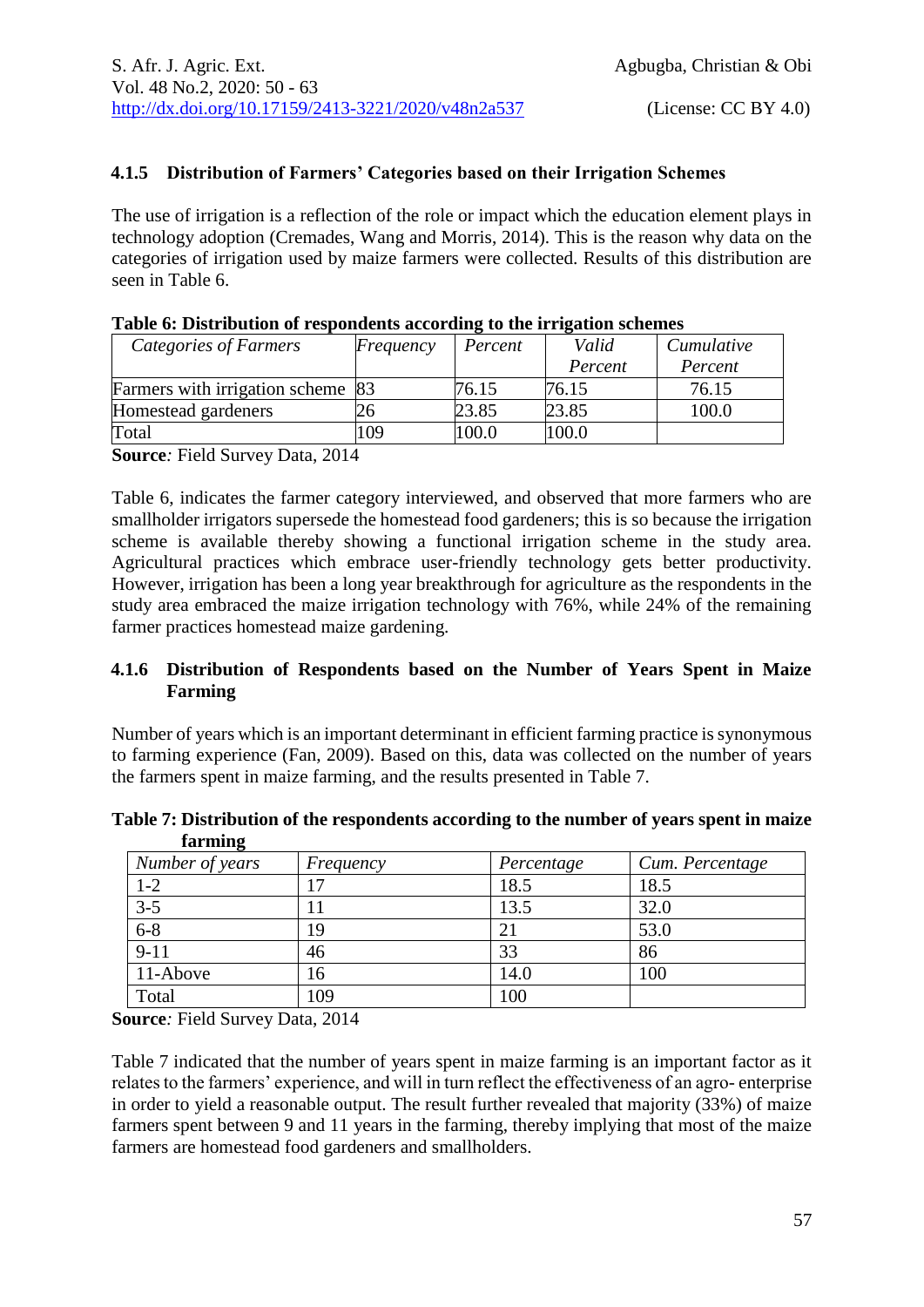# **4.1.7 Distribution of Household heads based on their Primary Occupation**

Primary occupation is the occupation in which households spend 75% and above of their time, and from which they earn a greater proportion of their income (Echebiri, 2001). This was the reason why data was collected on the primary occupation of maize farmers and the results of the distribution is presented in Table 8.

| <i>Occupation</i> | Frequency  | Percent | Valid Percent | Cum. Percent |
|-------------------|------------|---------|---------------|--------------|
| Farming           | $\Omega^-$ | 89.00   | 89.00         | 89.00        |
| Trading           |            | 0.92    | 0.92          | 89.92        |
| Casual Worker     |            | 4.58    | 4.58          | 94.5         |
| Civil Servant     |            | 3.67    | 3.67          | 98.17        |
| Student           |            | 1.83    | 1.83          | 100.0        |
| Total             | 109        | 100.0   | 100.0         |              |

**Source***:* Field Survey Data, 2014

Table 8 shows that about 89% of both the homestead gardeners and smallholder farmers considered maize farming as their primary occupation in Qamata and Tyefu, respectively. This gave a negative signal as it indicated a high level of unemployment in the area.

## **4.1.8 Distribution of Household Heads according to their Land Acquisition**

In terms of farming enterprise, land acquisition is referred to as the process by which the government of a community or land or an authority acquires a portion of land for various infrastructure and economic growth initiatives irrespective of the controversies arising with claims of land owners. However, in this study, the importance of who sets the rules cannot be over emphasized. In other words, data was collected based on who sets the rules on land acquisition. Therefore, the results of the distribution are presented in Table 9.

| <b>Rules of Land Acquisition</b>    | Frequency | Percent | Valid Percent | Cum. Percent |
|-------------------------------------|-----------|---------|---------------|--------------|
| Traditional/Community Leadership 52 |           | 47.71   | 47.71         | 47.71        |
| Government                          |           | 13.76   | 13.76         | 61.47        |
| <b>Both</b>                         |           | 38.53   | 38.53         | 100.0        |
| Total                               | 109       | 100.0   | 100.0         |              |

| Table 9: Distribution of respondents according to set rules regarding land acquisition |  |  |  |  |
|----------------------------------------------------------------------------------------|--|--|--|--|
|                                                                                        |  |  |  |  |

**Source***:* Field Survey Data, 2014

Table 9 gives a clear picture that the traditional chief set the rules and regulations with regards to land acquisition with 48%, followed strictly is the government (14%) and chiefs, and indication that both (42%) can approve the rules that govern the acquisition of land in the area.

## **4.2 Profitability Status of Smallholder Maize Enterprises**

There is an indication that smallholder maize farmer irrigators concentrate more on maize production than the homestead gardeners. From the results, the smallholder farmer irrigators generated significantly higher yield, total revenues and gross margins more than the homestead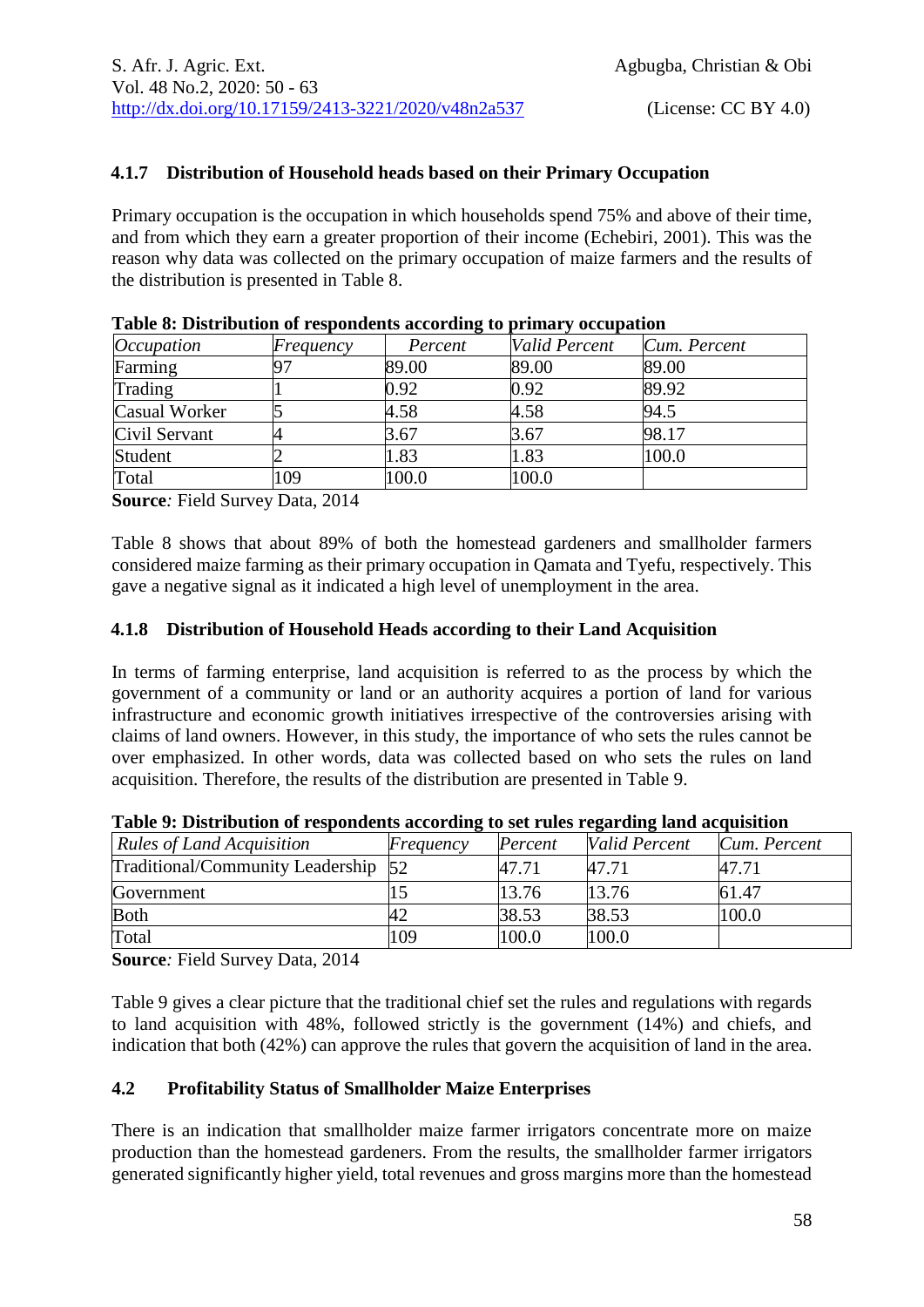gardeners at a 5%, 10% and 5% levels, respectively. However, homestead maize gardeners spent more money in purchase of inputs and this may have contributed to their low gross margins (R254.655). Smallholder-farmer irrigators incur less input costs probably because they purchase inputs collectively, thereby reducing the unit costs. More so, smallholder-farmer irrigators have higher chances of benefiting from price discounts and transport offer by input suppliers than the homestead gardeners. However, this may be due to the smallholder-farmer irrigators having more access to reliable irrigation water supply and modernized irrigation systems compared to the homestead gardeners who have less access to irrigation water and rely mainly on traditional irrigation methods. In South Africa, the potential grain yields that can be obtained under irrigation maize farming could range from 7 - 12 tons/ha (Fanadzo *et al.,* 2009). This however, indicates that maize yields for both smallholder irrigators and homestead gardeners are far below the expected yields. This therefore, suggests that smallholder maize irrigators are sub-optimally utilizing irrigation schemes. The low yields may be attributed to low fertilizer, pesticides and herbicides applications, among others. Furthermore, the low use of these agro-chemicals may be due to lack of investment capital to purchase these inputs. (Table 10)

| Variables           | Description | Smallholder       | Homestead  | Overall   | T-Value   |
|---------------------|-------------|-------------------|------------|-----------|-----------|
|                     |             | <i>Irrigators</i> | Gardeners  | Sample    |           |
|                     |             | $(n=70)$          | $(n=39)$   | $(n=109)$ |           |
|                     |             | Mean              | Mean       | Mean      |           |
| Yields              | Kg/ha       | 2199.59           | 1468.497   | 1834.04   | $2.061**$ |
|                     |             | (2967.64)         | (1488.9)   | (2228.27) |           |
| Total revenue       | Rands/ha    | 3469.89           | 2141.48    | 2805.69   | $1.765*$  |
|                     |             | (6560.57)         | (2900.1)   | (4730.34) |           |
| production<br>Total | Rands/ha    | 1448.68           | 1869.30    | 1658.99   | $-0.995$  |
| cost                |             | (2280.22)         | (2803.02)  | (2541.62) |           |
| Gross margins       | Rands/ha    | 2021.210          | 254.655    | 1137.932  | $2.444**$ |
|                     |             | (6035.331)        | (3012.671) | (4524.00) |           |

|  | Table 10: Profitability of smallholder maize enterprise |
|--|---------------------------------------------------------|
|  |                                                         |

*Note: SPSS Version 11 was used (where \*\*\*, \*\*, and \* indicated the levels of significance at 1%, 5% and 10%).*

**Source***:* Computed from Field Survey Data, 2014

# **5. CONCLUSION**

Smallholder irrigation and agriculture assumes a prominent role in South Africa, and has been acknowledged as a major source of livelihood for the rural poor households in the study area despite its low and declining performance in terms of productivity. Due to its important role, several efforts have been made to save its feeble performance in the face of ever increasing food insecurity, high level of unemployment and unprecedented wide spread of poverty as observed at Qamata and Tyefu irrigation schemes and other rural communities in South Africa. In spite of all the government intervention and efforts aimed at reviving the pathetic situation, the area is grappling a lot with lack of enthusiasm coupled with low entrepreneurial spirit which is needful for transformation of subsistence agriculture to commercially oriented irrigation farming. Moreover, homestead gardeners spent more money in purchase of inputs and this may have contributed to their low gross margins. On the other hand, smallholder-farmer irrigators who incur less input costs have higher chances of benefiting from price discounts and transport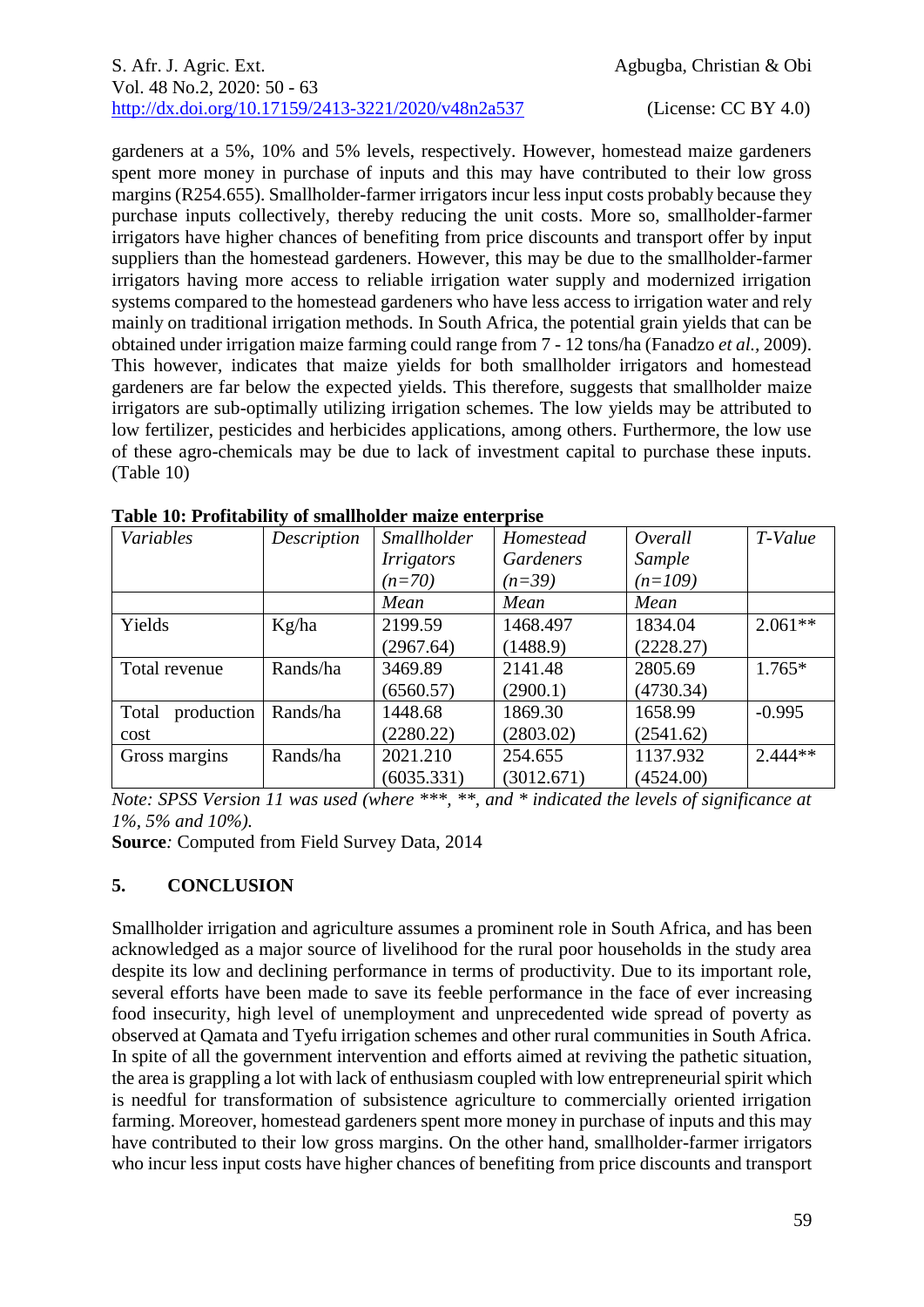offer by input suppliers than the homestead gardeners. This results in smallholder farmer irrigators wielding more profits, thereby creating more income and wealth which is pivotal in the improvement of farmers' livelihoods.

## **6. IMPLICATIONS FOR AGRICULTURAL EXTENSION**

There is need for improvement of the living conditions of the smallholder irrigated maize farmers which will in turn improve the socio-economic status as well as the income status of the maize farmers. Therefore, it is instructive that farmers are encouraged to allocate more land and other agro-inputs to maize production for increased household incomes. Furthermore, farmers need a lot of competence to handle the planting, harvesting and selling of maize, since they are the main staple food in the study area. Thus, an efficient food production and food security must be enhanced through the policies for improving access to productive resources such as land, revitalization of irrigation schemes, input subsidies financial related programme, and tractor acquisition.

## **ACKNOWLEDGEMENTS**

The authors wish to express their appreciation to the Water Research Commission (WRC) and Govan Mbeki Research Development Centre (GMRDC) for the funding aid and logistics assistance provided in the course of carrying out the study.

# **REFERENCES**

- AGBUGBA, I.K. & ELIJAH, S.T. 2017. Yam Production practices and Climate Change in Cross State, Nigeria, *Delta Agriculturists,* 9 (2/3), 25-41.
- AGBUGBA, I.K. & SHELABY, A. 2018. Marketing Analysis of Selected Vegetables in Port Harcourt Metropolis Rivers State, Nigeria, *IOSR-Journal of Agriculture and Veterinary Science (IOSR-JAVS),* 11(2), 26-34.
- AGBUGBA, I.K. & THOMPSON, D. 2015. Economic Analysis of Tropical Leafy Vegetables in South-East Nigeria: The Case of Rural Women Farmers, *American Journal of Agricultural Sciences,* 2 (2), 34-41.
- AGRA. 2017. Towards Africa's Agricultural Transformation, *Annual Report 2017,* Alliance for a Green Revolution in Africa, Nairobi, Kenya.
- AGRISA. 2017. Agri-Development Solutions and Landbouweekblad, Land Audit: A Transactions Approach, Agriculture South Africa.
- ANI, S.O. & AGBUGBA, I.K. (2017). Economics of Marketing of Cassava Derivatives (*Flour, Garri and Chips*) in Uzo-Uwani Local Government Area, Enugu State, *Delta Agriculturists,* 9(1), 46-54.
- BEINART, W. 2018. South Africa: Rethinking Agriculture in South Africa Constraints and Opportunities. Accessed from <http://allafrica.com/stories/201801030476.html> on 21/05/2018.
- BRAND SOUTH AFRICA. 2017. The nine provinces of South Africa, Brand South Africa, Official custodian of South Africa's nation brand, 1 June 2017. Available from [https://www.](https://www/)brandsouthafrica.com/tourism-south-africa/geography/provinces-ofsouth-africa
- CHRISTIAN, M. 2017. Impact Analysis of Smallholder Irrigation Schemes on THE choice of rural livelihood strategy and household food security and household food security in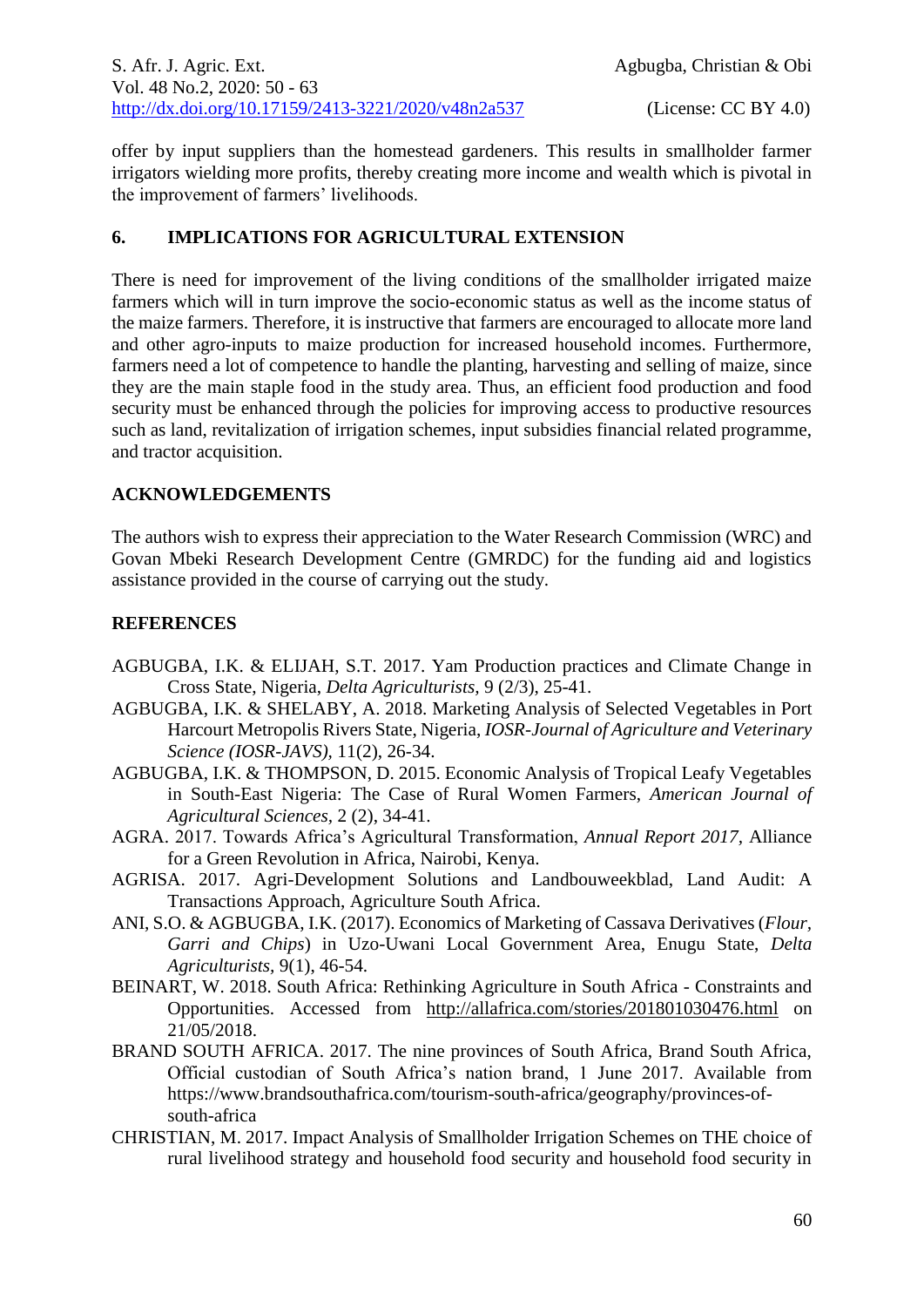Eastern Cape Province, Unpublished PhD Thesis, Department of Agricultural Economics and Extension, University of Fort Hare, Alice, South Africa.

- COUSINS, B. 2016. 'Employment in informal-sector agriculture', circulated, in: Fourie F and Skinner F (eds). Informal Sector Employment (ISEP).
- CREMADES, R. WANG,J. & MORRIS,J. 2014. Policy support, economic incentives and the adoption of irrigation technology in China**.** *Earth Syst. Dynam. Discuss*, 5: 1543-1570. Accessed from [www.earth-syst-dynam-discuss.net/5/1543/2014/doi:10.5194/ esdd-5](http://www.earth-syst-dynam-discuss.net/5/1543/2014/doi:10.5194/%20esdd-)- 1543-2014.
- DAFF. 2018. Trends in the Agricultural Sector, Department of Agriculture, Forestry and Fisheries, Pretoria, South Africa.
- DEPARTMENT FOR INTERNATIONAL DEVELOPMENT. 2015. Growth building jobs and prosperity in developing countries. Accessed from <http://www.oecd.org/derec/unitedkingdom/40700> 982.pdf on 14/02/2015.
- EASTERN CAPE DEPARTMENT OF RURAL DEVELOPMENT AND AGRARIAN REFORM. 2011.*Strategic Plan 2010/11-2014/15 (updated 2011/12); Towards Vibrant, Equitable & Sustainable Rural Communities & Food Security.*
- ECHEBIRI, R.N. (2001). An Analysis of the Influence of Socio-Economic Variables on Household Income, Consumption Expenditure and Savings in Rural Southeastern Nigeria. PhD. Thesis, Unpublished. Nsukka: University of Nigeria Nsukka.
- EKPA, D., OYEKALE. A.S. & OLADELE, O.I. 2017. Evaluation of Factors Influencing Indicators of Climate Smart Agricultural Practice on Crop in North-West Nigeria, World Journal of Agricultural Research, 5(5),273-278. Accessed from Agricultural Research, 5(5),273-278. Accessed from [http://pubs.sciepub.com/w](http://pubs.sciepub.com/)jar/5/5/4 on 21/05/2018.
- EZIHE, J.A.C., AGBUGBA, I.K. & IDANG, C. 2017. Effect of Climatic Change and Variability on Groundnut (*Arachis hypogea,* L.*)* Production in Nigeria, *Bulgarian Journal of Agricultural Science, (BJAS),* 23 (6), 906-914.
- HAGOS, A. & GETA, E. 2016. Review on smallholders' agriculture commercialization in Ethiopia: What are the driving factors to focus on? *Journal of Development and Agricultural Economics,* 8(4), 65-76.
- HARDAKER, J.B., HUIRNE, R.B.M., ANDERSON, J.R. & LIEN, G. 2015. Coping with Risk in Agriculture, Applied Decision Analysis. CABI.
- HEMMING, M. 2016. Scoping report for the proposed exploration right application for petroleum on various farms in the Magisterial Districts of Matatiele and Mt Fletcher, Eastern Cape, *Draft for Public Review*, Project: 723.18034.00005 S, Report No. 1.1, Rhino Oil and Gas Exploration South Africa (Pty) Ltd.
- IBEAWUCHI, I.I., OKOLI, N.A., ALAGBA, R.A., OFOR, M.O., EMMA-OKAFOR, L.C., PETER-ONOH, C.A. & OBIEFUNA, J.C. 2015. Fruit and Vegetable Crop Production in Nigeria: The gains, challenges and the way forward, *Journal of Biology, Agriculture and Healthcare, 5*(2), 194-208.
- IYENE, S. 2017. Marketing of Selected Bread Enterprises in Port Harcourt Metropolis of Rivers State, Unpublished PG Diploma Dissertation, Department of Agricultural and Applied Economics, Rivers State University, Port Harcourt.
- KOSTANDINI, G., LA ROVERE, R. & Zhe, G. 2015. Ex-ante welfare analysis of technological change: the case of nitrogen efficient maize for African soils. *Canadian Journal of Agricultural Economics* (DOI: 10.1111/cjag.12067).
- MACAULEY, H. 2015. *Cereal Crops: Rice, Maize, Millet, Sorghum, Wheat;* Feeding Africa, Background paper, An action plan for African Agricultural transformation, United Nations Economic Commission for Africa, Dakar, Senegal.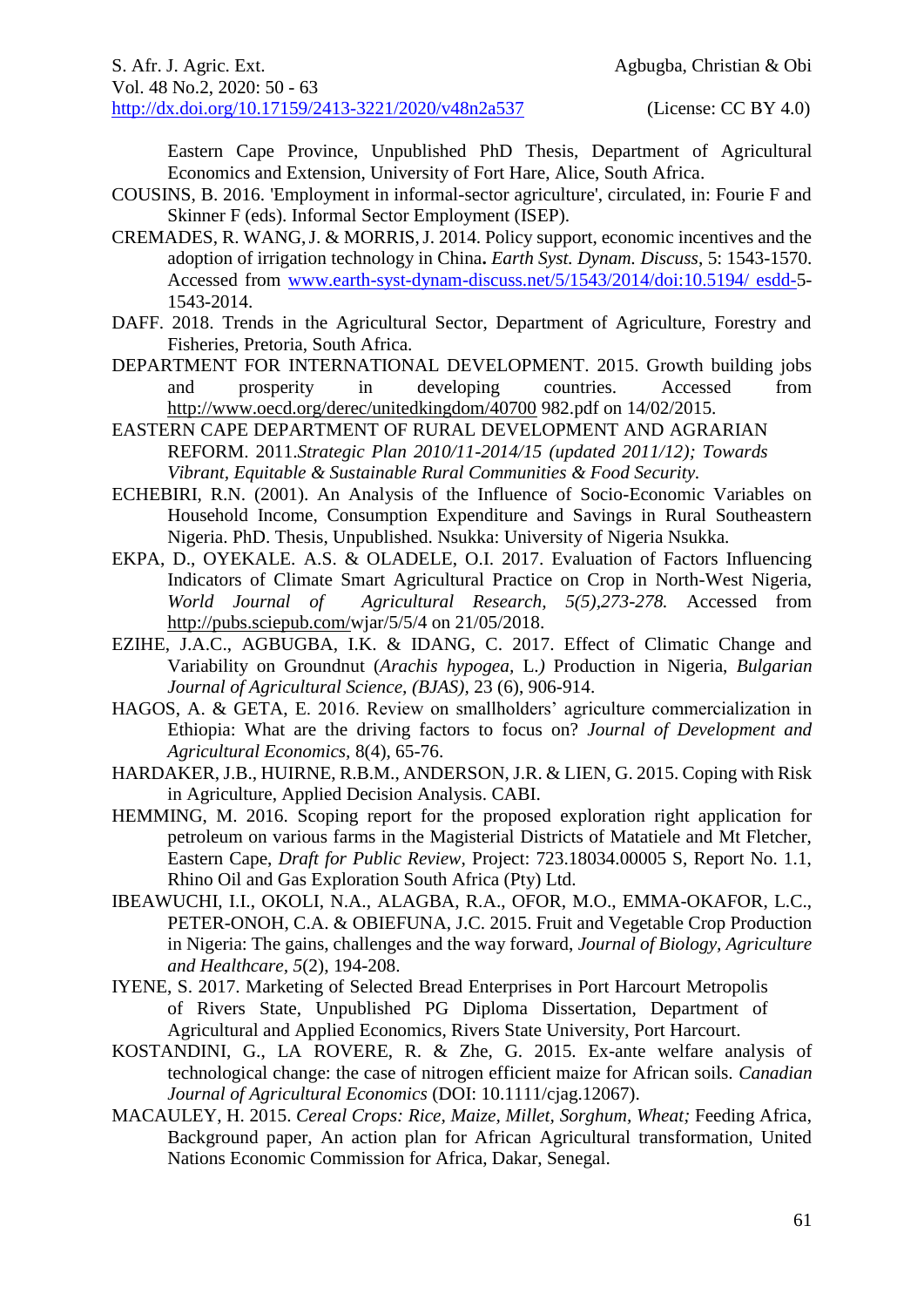- MADZIVHANDILA, T., SIBANDA, S., YAMDJEU, A.W., MOALOSI, K. & GWELO, F.A. 2017*. Achieving Food Security and Nutrition, Chapter 10; in* Africa Agriculture Status Report 2016**.** Progress towards Agricultural Transformation in Africa, AGRA.
- MAP OF THE WORLD. 2014. South Africa Longitude and Latitude Map. Updated 05/08/2014. Accessed from [www.mapsofworld.com/latlong/south-africa-lat-long.html](http://www.mapsofworld.com/latlong/south-africa-lat-long.html%20on%2018/02/15)  [on 18/02/15.](http://www.mapsofworld.com/latlong/south-africa-lat-long.html%20on%2018/02/15)
- MDODA, L. 2017. Market participation and value chain integration among smallholder homestead and irrigated Crop farmers in the Eastern Cape Province of South Africa, Unpublished PhD Thesis, Department of Agricultural Economics and Extension, University of Fort Hare, Alice, South Africa.
- MUZANGWA, L., MNKENI, P.N.S. & CHIDUZA, C. 2017. Assessment of Conservation Agriculture Practices by Smallholder Farmers in the Eastern Cape Province of South Africa. Agronomy, 7, 46.
- NASEER, O., AL, M. & MASSOMEH, H. 2016, "Integration of Emerging Stock Markets with Global Stock Markets," *Research in International Business and Finance,* 36, 1 –12.
- NDORNE, B. 2018. Marketing Analysis of Maize in Bori Urban of Khana Local Government Area, Rivers State, Unpublished PG Diploma Dissertation, Department of Agricultural and Applied Economics, Rivers State University, Port Harcourt.
- OBI, A. & POTE, P. 2012. Technical constraints to market access for crop and livestock farmers in Nkonkobe Municipality, the Eastern Cape Province, In: A. Obi, H. D. van Schalkwyk, J. A. Groenewald, G.C.G. Fraser and Aad Van Tilburg (eds), *Unlocking markets to smallholders: Lessons from South Africa*. Mansholt Publication series-volume 10 Wageningen.
- ODUNITAN-WAYAS, F.A/, KOLANISI. U., CHIMONYO, M. & SIWELA, M. 2016. Effect of provitamin a biofortified maize inclusion on quality of meat from indigenous chickens. *J. Appl. Poult. Res.*, *25*, 581–590.
- OFFIAH, E.O. 2015. Sustainability of maize-based production system in Anambra State Nigeria, M.Sc. Dissertation in the Department of Agricultural Economics, University of Nigeria, Nsukka Nigeria.
- SACCG. 2017. South Africa Agricultural Sector, South Africa Country Commercial Guide. Accessed from [https://www.export.gov/article?id=South-Africa-agricultural](https://www.export.gov/article?id=South-Africa-agricultural-equipment)[equipment](https://www.export.gov/article?id=South-Africa-agricultural-equipment) on 21/05/2018.
- SIBANDA, M., MUSHUNJE, A. & MUTENGWA, C.S. 2016. An evaluation on the profitability of growing improved maize open pollinated varieties in the Eastern Cape Province, South Africa, *Journal of Development and Agricultural Economics,* 8 (1), 1- 13.
- SINGH, V.K., DWIVEDI, B.S., SINGH, S.K., MAJUMDAR, K., JAT, M.L., MISHRA, R.P. & RANI, M. 2016. Soil physical properties, yield trends and economics after five years of conservation agriculture based rice-maize system in north-western India. *Soil Tillage Res.* 155, 133–148.
- SINYOLO, S., MUDHARA, M. & WALE, E. (2014). The impact of smallholder irrigation on household welfare: The case of Tugela Ferry irrigation scheme in KwaZulu-Natal, South Africa; *Water South Africa,* 40, 1.
- SLAMET, A,S,, NAKAYASU, A. & ICHIKAWA, M. 2017. Small-Scale Vegetable Farmers' Participation in Modern Retail Market Channels in Indonesia: The Determinants of the Effects on Their Income, *Agriculture*, 7 (11), 2-16.